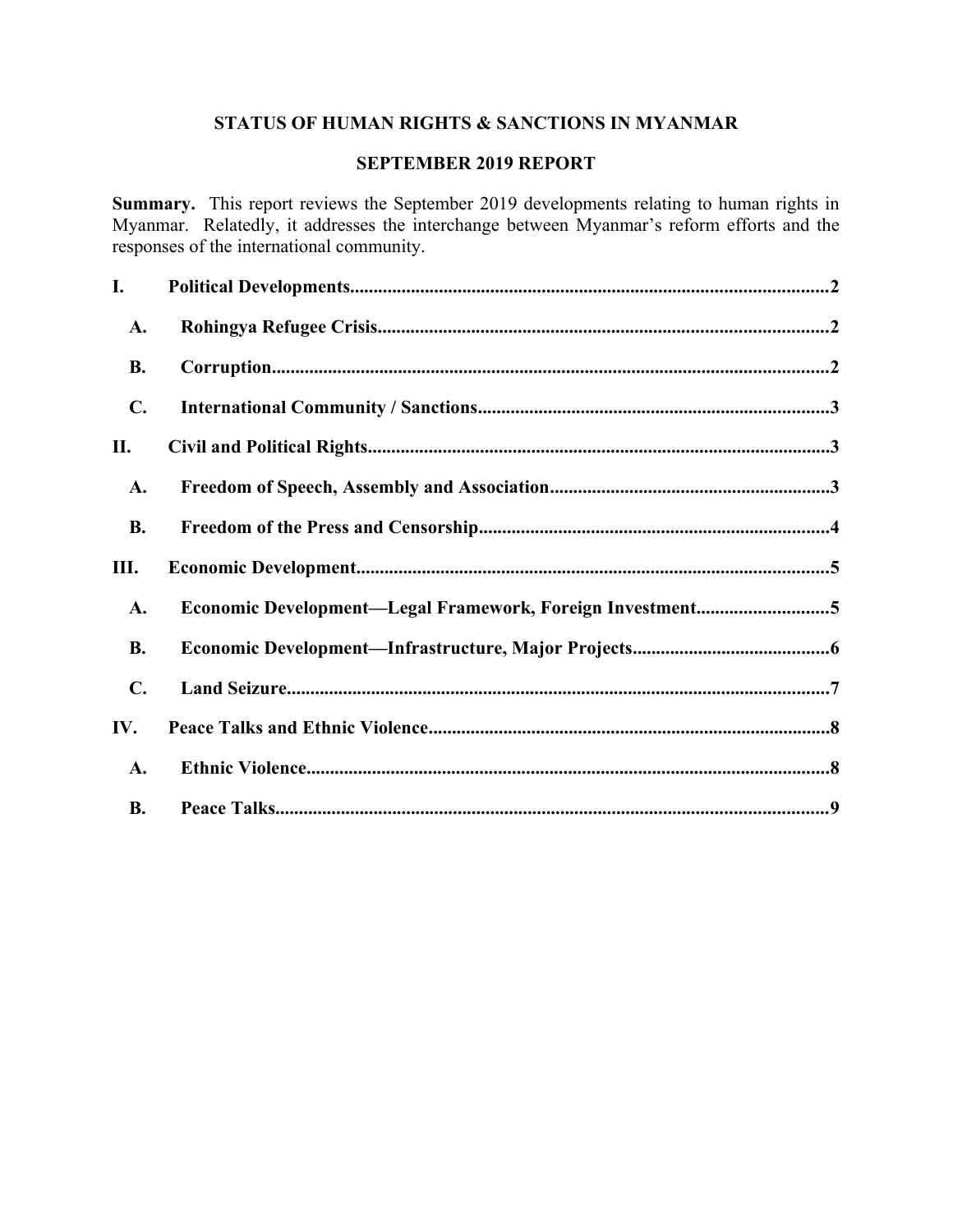### **I. Political Developments**

#### <span id="page-1-1"></span><span id="page-1-0"></span>**A. Rohingya Refugee Crisis**

Two years after more than 700,000 Rohingya refugees fled to Bangladesh, local support for the refugees is fading, and fear and resentment of the Rohingya refugees appears to be increasing. The shift in attitude is likely because there seems to be no end in sight for the refugee crisis and refugees are being blamed for an increase in pollution and petty crime.<sup>1</sup> Recent incidents involving refugees have contributed to the growing unrest amongst local communities, and the Bangladesh government has increased the intensity of government actions in response to these incidents.<sup>2</sup> On August 22, a highly-publicized attempt by the Bangladesh government to repatriate Rohingya refugees to Myanmar was unsuccessful because the refugees refused to return on the grounds that the current conditions in Myanmar would make their return unsafe.<sup>3</sup> That same day, allegedly, Rohingya refugees killed Omar Faruk, a local politician. In response, Bangladesh police killed four Rohingya refugees said to be involved in the murder, claiming that the refugees were killed in "crossfire."<sup>4</sup>

On August 25, the two-year anniversary of the Tatmadaw's ethnic cleansing campaign in Rakhine State that caused the mass exodus of Rohingya refugees to Bangladesh, Rohingya refugees organized a massive demonstration in Kutupalong camp to commemorate the anniversary and to call on Myanmar to grant them a feasible path to repatriation through citizenship.<sup>5</sup> The Bangladesh government suspended three officials (including Mohammad Abul Kalam, the refugee relief and repatriation commissioner) from Cox's Bazar for allowing the refugees to organize in such a large manner.<sup>6</sup> In addition, the Bangladesh government banned certain non-governmental aid organizations from working in the refugee camps for allegedly supporting the demonstration.<sup>7</sup>

Over the past month, the Bangladesh government has increased the military presence in the camps ostensibly to preserve law and order. However, refugees have reported that the authorities are harassing them.<sup>8</sup> The Bangladesh government has also restricted the Rohingya refugees' freedom of movement, access to the internet and online communications.<sup>9</sup> On September 1, the Bangladesh Telecommunication Regulatory Commission ("BTRC") ordered telecommunication operators to shut down mobile phone services in the refugee camps. The next day, the BTRC ordered mobile network operators to shut down 3G and 4G services in the refugee camps for thirteen hours each day between 5 p.m. and 6 a.m.<sup>10</sup> On September 4, Bangladesh's Parliamentary Standing Committee on Defense recommended building a security fence around the camps in an effort to restrict refugees' movement outside of the camps and, a few weeks later, Bangladesh announced that authorities will build barbed-wire fences around more than thirty Rohingya refugee camps near the border in order to curb their expansion.<sup>11</sup>

In Bangladesh's annual address to the United Nations General Assembly, Bangladesh Prime Minister Sheikh Hasina implored the international community to "understand the untenability of the situation" and stated that the crisis is reaching beyond the camps and becoming a regional threat.<sup>12</sup> She said that Bangladesh will continue to work with Myanmar to encourage repatriation of the Rohingya, but noted that health and security are becoming problems as congestion and environmental problems increase.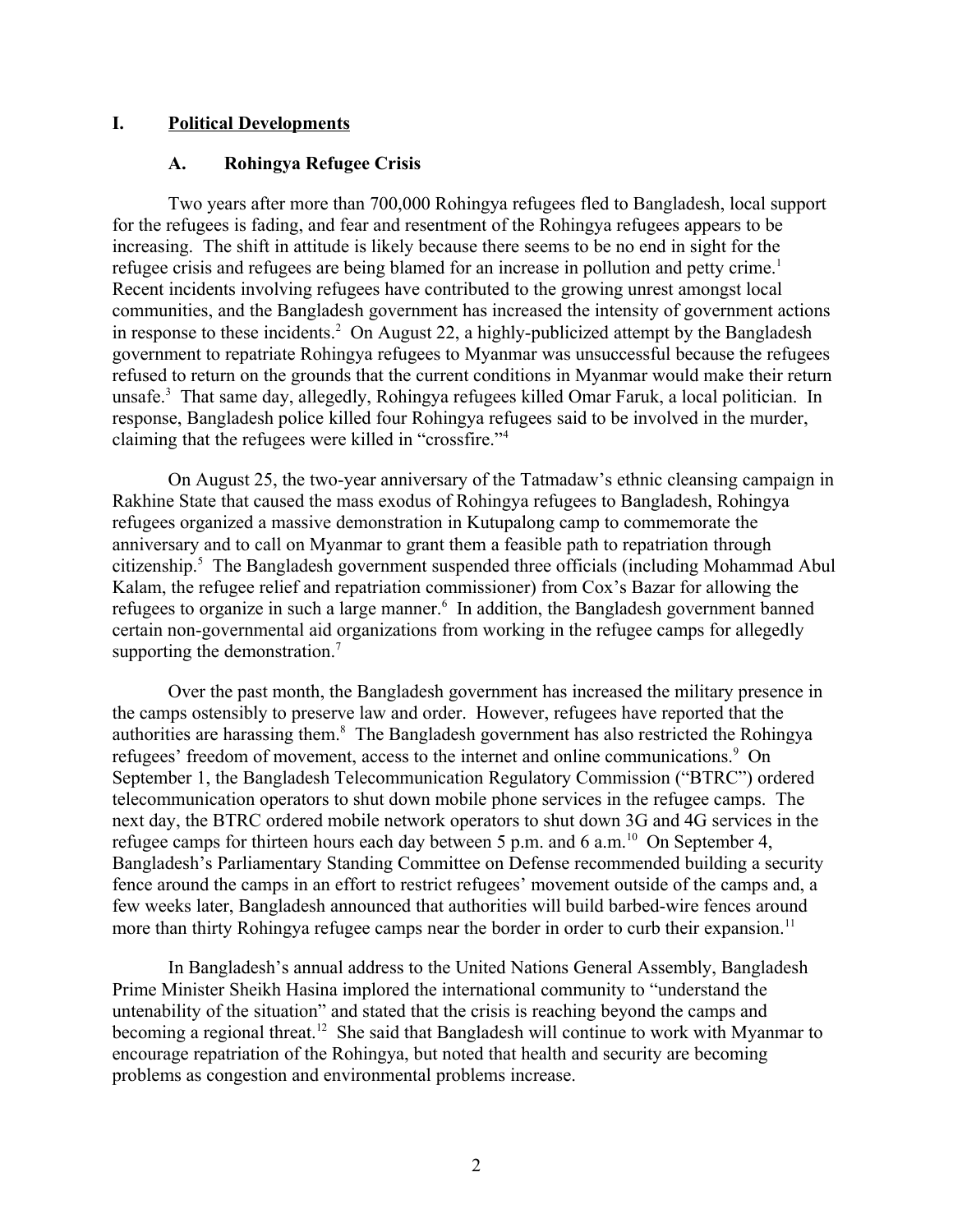#### <span id="page-2-0"></span>**B. Corruption**

The Ministry of Education has formed a special committee to investigate Dr. Thida Win, head of Mandalay University.<sup>13</sup> Mandalay University students complained that Dr. Thida Win failed to follow proper tender rules in awarding a contract for a campus food court.<sup>14</sup>

Dr. Aung Zaw, the general manager of state-owned pharmaceutical factory Burma Pharmaceutical Industry, has been arrested on charges of bribery.<sup>15</sup> The Anti-Corruption Commission ("ACC") found that Dr. Aung Zaw improperly purchased raw materials by accepting materials lower in quality than the quality dictated by the tender agreement.<sup>16</sup> After the ACC failed to appear in court, a Yangon court extended Dr. Aung Zaw's remand to October  $2, 2019.<sup>17</sup>$ 

Thant Zaw, Chief Investigator of the ACC, issued a statement responding to complaints that the ACC does not take action against those in positions of power.<sup>18</sup> Thant Zaw said that up to 75% of the complaints that the ACC receives are against the "rank and file" rather than the managers of organizations.<sup>19</sup> The ACC organized the press conference after newspaper *The Irrawaddy* asked government spokesperson Zaw Htay why there were few senior officials facing charges of corruption.<sup>20</sup>

Corruption concerns plague the Ministry of Electricity's development of a floating power plant in Yangon.<sup>21</sup> The Ministry has faced other scandals, and some worry about the transparency of the tender process because the Ministry does not have prior experience with the forms of electricity generation being developed and did not involve international consultants before inviting tenders.<sup>22</sup>

Separately, two Ministry of Electricity directors for the Hydropower Implementation Department have been arrested for abuse of power and acceptance of bribes.<sup>23</sup> The bribes related to tender offers regarding hydropower development on the Myitnge River.<sup>24</sup> One of the directors, Chit Toe, allegedly failed to collect project delay damages that were required by contract.<sup>25</sup> Chit Toe is also alleged to have accepted 71.5 million kyat to hire certain laborers.<sup>26</sup> The other director, Min Khaing, is alleged to have asked for 31 million kyat as a "facilitating fee" for a higher contract signing price. $27$ 

Following the end of a ban on offshore fishing, some have asked authorities to crack down on illegal fishing.<sup>28</sup> Activists and politicians point toward smuggling and illegal trawling, and to higher fines levied on traditional fishers than commercial fishers.<sup>29</sup>

Ever Meter, an electricity meter supplier, has filed a complaint with the ACC with respect to the results of 2016 and 2017 tenders.<sup>30</sup> Ever Meter—which has ties to the military—held a monopoly on supplying electricity meters from 2004 to 2016.<sup>31</sup> The National League for Democracy, upon taking office, introduced a tender process in 2016.<sup>32</sup> Ever Meter then won two tenders, which were canceled, and lost a 2017 tender.<sup>33</sup> The managing director of the Electricity Supply Enterprise has explained that the first tender was canceled because it was a "one-horse race," the second tender was canceled because there were attempts to influence the decision, and the third tender was awarded to other companies because Ever Meter's prices were too high.<sup>34</sup>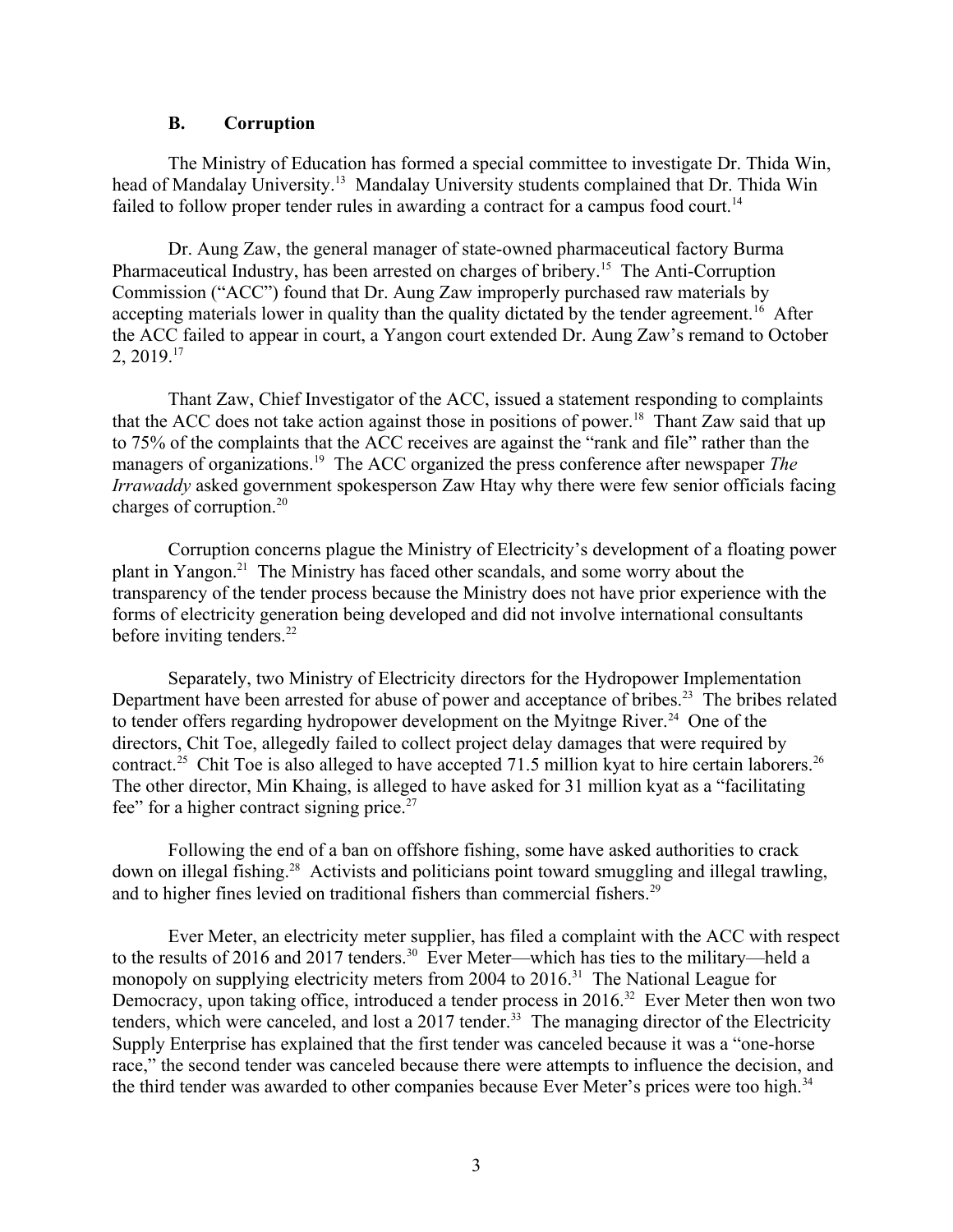#### <span id="page-3-0"></span>**C. International Community / Sanctions**

On September 5, the United States said it was "deeply concerned" about the Tatmadaw's filing of a lawsuit against a religious leader who told President Donald Trump that the military oppressed Christians in the Buddhist-majority country.<sup>35</sup> The criminal complaint against Reverend Hkalam Samson "seeks to unduly limit his freedom of expression and potentially could disrupt his critical work on behalf of tens of thousands of internally displaced people," U.S. State Department spokeswoman Morgan Ortagus said in a statement. Samson took part in a July meeting at the White House where victims of religious persecution from a number of countries met with Trump and other U.S. officials. The Tatmadaw subsequently dropped the lawsuit against Samson. *See* Section II.A.

The opposition Union Solidarity and Development Party ("USDP") and militaryappointed lawmakers raised objections to a proposal by the ruling National League for Democracy ("NLD") to join the International Covenant on Civil and Political Rights ("ICCPR").<sup>36</sup> The multilateral treaty commits signatories to respecting the civil and political rights of individuals, including the right to life, freedom of religion, freedom of speech, freedom of assembly, electoral rights and the rights to due process and a fair trial. USDP and military lawmakers said that the NLD does not have the authority to submit such a proposal because the authority is reserved for the Union President under Article 209 of the 2008 Constitution. On September 12, the Pyithu Hluttaw (Lower House) rejected the proposal to sign the ICCPR.<sup>37</sup>

The City of London Corporation in the UK has suspended its 2017 honorary freedom award that was given to Myanmar State counselor Aung San Suu Kyi in May 2017 in recognition of her "non-violent struggle over many years for democracy and her steadfast dedication to creating a society where people can live in peace, security and freedom."<sup>38</sup> The State Counselor has faced widespread criticism from the international community for not being outspoken enough for humanitarian rights following the incidents in August 2017 in Rakhine State's Maungdaw and Buthidaung townships, which caused mass displacement of more than 700,000 Rohingya during the military's clearance operations.<sup>39</sup> The City of London Corporation "condemned the humanitarian abuses carried out in Burma [Myanmar], and that the suspension, which is unprecedented in the City Corporation's history, reflects its unhappiness with events in Burma and the position of the civilian government."

The UN fact-finding mission in Myanmar said that hundreds of thousands of Rohingya Muslims who remain inside Myanmar face systematic persecution and are living under the threat of genocide.<sup>40</sup> The mission also repeated calls for the country's top generals to face trial. Myanmar security forces are accused of killings, gang rapes and arson during a crackdown in August 2017 that drove more than 730,000 people to flee Rakhine State for neighboring Bangladesh. The crackdown followed attacks on police posts by Rohingya insurgents. Myanmar has rejected most of the accusations and dismissed a report last September by a UN-appointed panel that said military officers carried out the campaign against the Rohingya with "genocidal intent" and should stand trial.

Myanmar's Peace Commission has said ethnic armed groups that signed the 2015 Nationwide Ceasefire Agreement may not contact the international community directly for aid donations without first getting the permission of the National Reconciliation and Peace Centre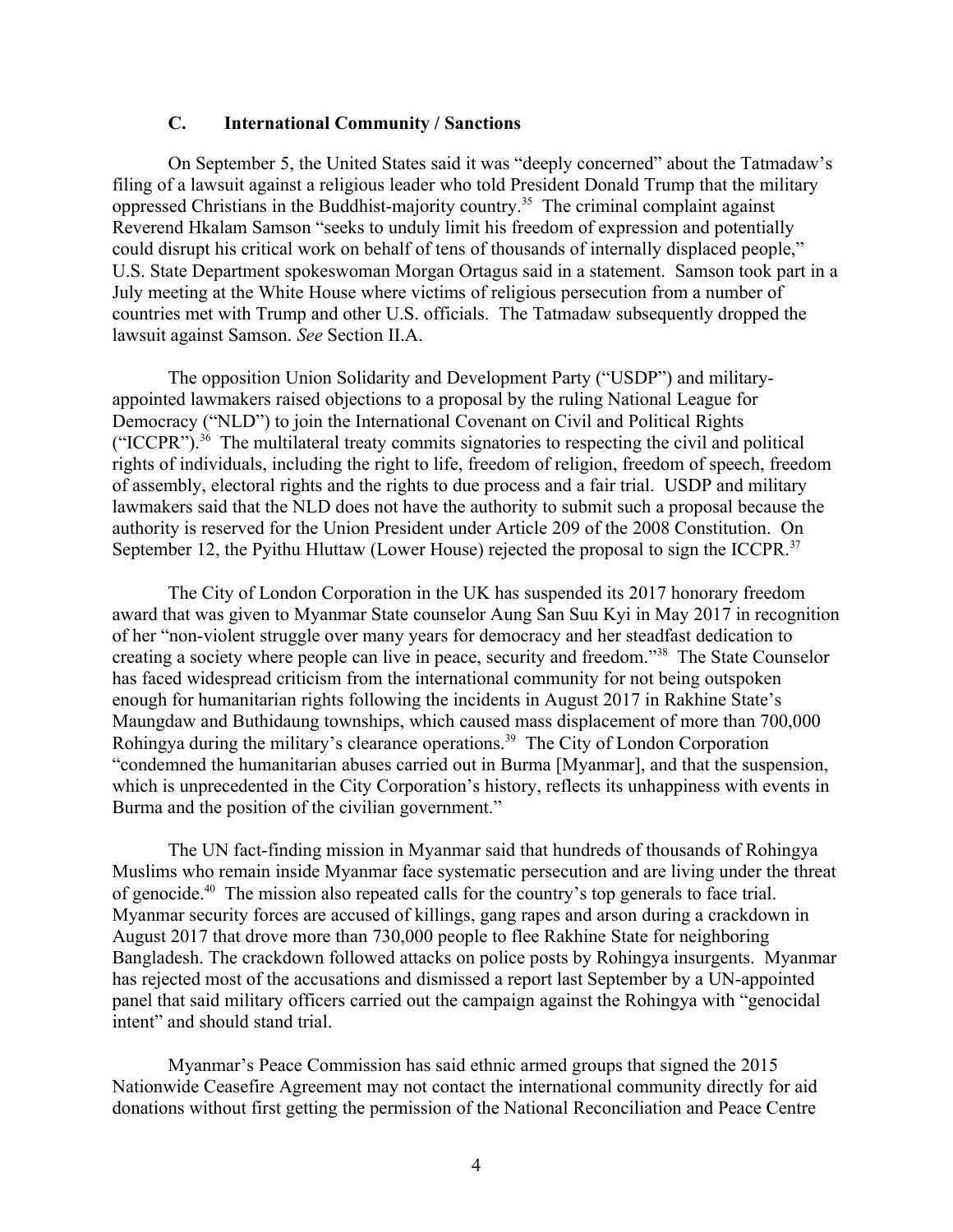which oversees the commission.<sup>41</sup> "We need to know when any ethnic armed organization contacts the international community, including foreign embassies, UN agencies and international NGOs, about development work in their area," said Peace Commission Secretary Khin Zaw Oo. Khin Zaw Oo described how the government is worried that ethnic armed groups will misuse money from the international community. "For example, if the international community donates a million dollars to [ethnic armed groups], they may buy weapons with that money and they may recruit more troops with that money. The government wouldn't know about it. If we look from the side of government, the government does not want to see this happen." If ethnic armed groups build roads, clinics, schools, bridges and houses for local people and for local development, the government will give permission, he said.

A coalition of 16 organizations sent a joint letter to the UN Secretary-General, in which the organizations said that the UN should act to prevent future UN failures in the face of atrocities in Myanmar.<sup>42</sup> "The UN leadership promised it would never again turn a blind eye to atrocities after ignoring massive civilian deaths in Sri Lanka a decade ago, but it happened again," said Louis Charbonneau, UN director at Human Rights Watch. "The UN leadership needs to avoid another catastrophe, including by holding officials who failed to act during Myanmar's ethnic cleaning campaign accountable."

## **II. Civil and Political Rights**

### <span id="page-4-1"></span><span id="page-4-0"></span>**A. Freedom of Speech, Assembly and Association**

According to a report by local free speech group, Athan, more than 250 people faced criminal charges for expressing their opinions on social media in the first half of the year.<sup>43</sup> Activists, students, journalists, artists and farmers who oppose the new farmland law are among those who have been threatened with legal action for expressing their opinions. The report stressed that curtailing freedom of expression, blocking the internet, banning reporters from covering news, and restricting information flow violate freedom of expression. Athan is fighting for the abolition of the sections 66(d), 68(a), 77 and 789 of the Telecommunications Law, section 8(f) of the Law Protecting the Privacy and Security of Citizens, and the Electronic Communication Law. It also seeks the repeal of sections 124(a), 505(a) and 505(b) of the Penal Code, which it says damage freedom of expression in the country.

Two nationalists who led the forced shutdown of three temporary worship sites for Muslims in Yangon's South Dagon Township in May have been sentenced to one year in prison with labor after being convicted of incitement.<sup>44</sup> A court in South Dagon Township handed down the sentences against Michael Kyaw Myint and Thiha Myo Naing under Article 505(b) of the Penal Code for incitement to commit an offense against the state or against the public tranquility. The charge carries a maximum sentence of two years' imprisonment, a fine, or both. The pair led a mob of around 100 Buddhist monks and nationalists to force the closures of the prayer sites on May 15. They alleged that the sites were illegal, despite the fact that the Yangon regional government had given Muslim community leaders permission to use the buildings during the Muslim holy month of Ramadan.

A Kachin rights activist found guilty of violating the Peaceful Assembly Law received an additional sentence of three months in prison for giving a set of broken scales to a judge in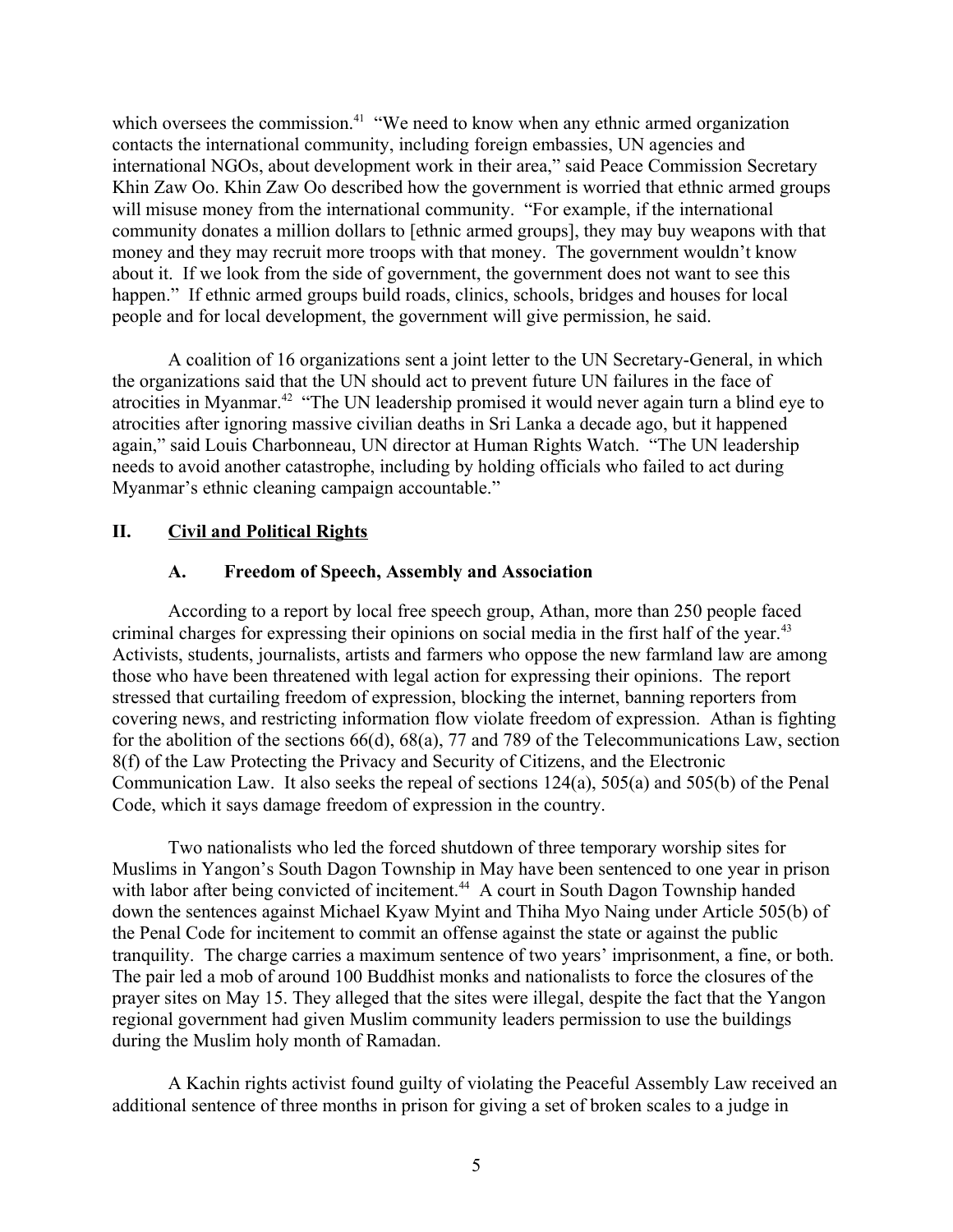Myitkyina Township Court.<sup>45</sup> Ko Paul was sentenced to 15 days imprisonment for violating Article 19 of the Peaceful Assembly Law. When the sentence was handed down, he gave Judge Than Tun a set of broken scales to show his dissatisfaction with the sentence. The judge responded by filing a lawsuit against Ko Paul for disturbing the duties of a civil servant and for insulting and disrespecting the court.

The Tatmadaw dropped a lawsuit against an ethnic Kachin religious leader, Rev. Dr. Hkalam Samson, who discussed religious freedom with U.S. President Donald Trump and asked him to support Myanmar's transition to "genuine" democracy and federalism at the White House in August.<sup>46</sup> Samson said that he welcomed the military's decision to withdraw the complaint against him. He said there had been no negotiations with the military to resolve the case. Military spokesperson Brigadier General Zaw Min Tun said that the Tatmadaw withdrew the case of its own free will, saying the decision was not due to any outside pressure.<sup>47</sup> The U.S. State Department had previously voiced concern about the lawsuit.<sup>48</sup>

A Mandalay-based army officer opened a lawsuit against the Buddhist monk Sein Ti Ta under Article 66(d) of the Telecommunications Law.<sup>49</sup> This is the second lawsuit against Sein Ti Ta filed by Lieutenant Colonel Thant Zaw Oo who has previously sued him under Article 505(b) of the Penal Code for criticizing the military on social media. The Pyigyitagon Township Court dropped the first lawsuit in July, saying it should be filed through the police with military approval. "They sued me with 505(b) and, since it didn't work, they are trying again to sue me under the Telecommunications Law. This shows the military don't want to be criticized for any reason," said Sein Ti Ta.

The Chairwoman of the Karen Women's Union, Naw Ohn Hla, has been detained under unlawful assembly charges for organizing a Karen Martyrs' Day commemoration in Yangon without permission.<sup>50</sup> Local authorities banned the use of the term "martyr" in reference to Karen revolutionary leader Saw Ba U Gyi, who was killed on August 12, 1950. His death is commemorated annually as Karen Martyrs' Day. The 69th memorial was held—under the banner of Karen Martyrs' Day—in front of city hall in Kyauktada Township this year. More than 100 people attended the event. Police from Kyauktada Township opened cases against Naw Ohn Hla and two others under Article 20 of the Peaceful Assembly and Procession Law for organizing the unauthorized event. Naw Ohn Hla and the two others, Saw Albert Cho and Sa Thein Zaw Min, also face lawsuits carrying a maximum sentence of one month in prison.<sup>51</sup>

Lieutenant Colonel Thawdar Dwe has filed a lawsuit in Mandalay against a Buddhist abbot at Mandalay's Myawaddy Mingyi Monastery for criticizing the army in the media.<sup>52</sup> "The police said they will investigate and question me under the court's instruction but they do not know which law I will be charged under," said Arriyawuntha, who is also known as Myawaddy Mingyi Sayadaw. The abbot said the lawsuit was based on his comments over 30 million kyat in donations by a senior military officer to the ultra-nationalist group Buddha-Dhamma Parahita Foundation. The comments were published online by Yangon Khit Thit in June. He called the military a robber and thief, accusing the unit responsible of not following presidential orders, bullying civilians using its weapons as power and taking seats in parliament without an election.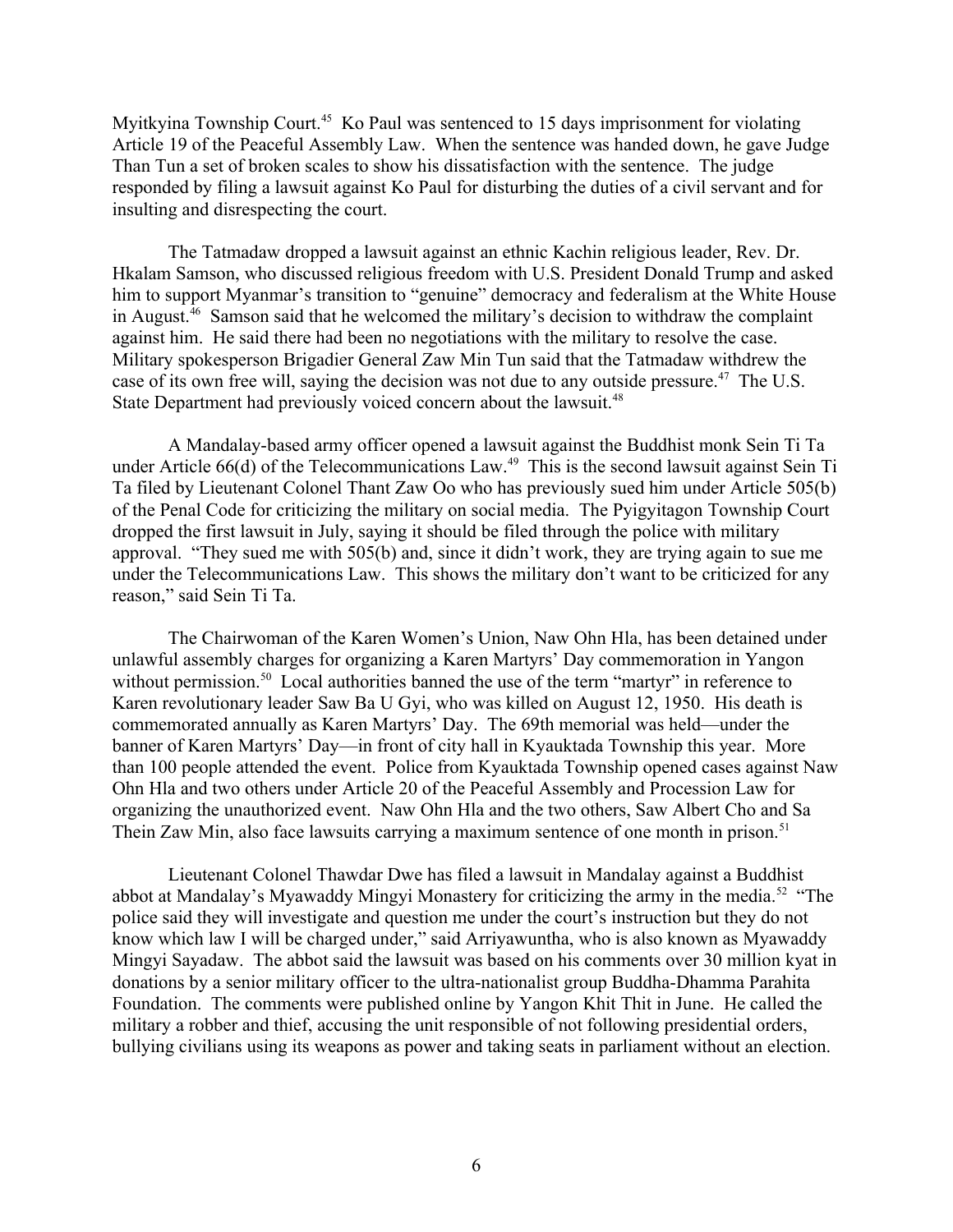A court in Yangon's Taikkyi Township sentenced a former Myanmar army captain, Nay Myo Zin, to one year in prison for his critical public remarks about the military leadership in April.<sup>53</sup> He was convicted after a five-month trial of violating Article 505(a) of the Penal Code for persuading military personnel to mutiny or neglect their duties. Article 505(a) carries a sentence of up to two years of imprisonment.

An MP in the Phyithu Hluttaw (Lower House) filed a defamation lawsuit against an official in Tada-U Township in Mandalay Region for a social media post that she claimed had damaged her reputation.<sup>54</sup> MP Soe Nwe Aye filed the case on September 8 under Section 66(d) of the Telecommunications Law against Facebook user Saw Saw, which is allegedly the username of Ba Hein Tin, a member of the Tada-U Development Committee.

### <span id="page-6-0"></span>**B. Freedom of the Press and Censorship**

Former information minister Ye Htut said that he is shocked to see the current government's icy relationship with private media and that the state-run media remain unchanged under current Information Minister Pe Myint.<sup>55</sup> "I personally thought the [government's] relationship with the media would be better under Sayar Pe Myint's tenure and that the role of the state-run media would be reduced, as he was the one who once said state-run newspapers should not exist," said Ye Htut. He said that in contrast, the government's relationship with the media has declined in the past few years while state-run media have grown stronger under the National League for Democracy administration. He added that seeing this gave him "such a shock that I almost died."

An information officer at the National League for Democracy's Mandalay Region office filed a complaint under Article 66(d) of the Telecommunications Law against two men over a Facebook page for defaming the regional chief minister with memes.<sup>56</sup> "At the instruction of the party, I filed a complaint on behalf of the chief minister, asking the police to take legal action against ridiculous captions on the chief minister's pictures to defame him, creating misunderstanding among the people," said Ko Ponya Swe of the NLD's regional office. The two Facebook users run the "We Love Dauk Zaw" page, which uses pictures of Zaw Myint Maung for satirical purposes, according to the police.<sup>57</sup>

The NLD filed a complaint against a cartoonist, Naing Zaw Oo (aka "Ahtee"), under Article 66(d) of the Telecommunications Law for allegedly defaming the township electoral committee and the party itself.<sup>58</sup> The cartoonist shared a post criticizing what he said were some shortcomings of the NLD branch with the heading, "False image of NLD's Maubin chapter."

The district court of Mandalay decided that the lawsuit facing a Myanmar Now editor for allegedly defaming the ultranationalist monk Wirathu should be heard again.<sup>59</sup> "The district court decided that the decision of Maha Aung Myay Township Court is inappropriate and that it must rehear the lawsuit by calling the plaintiff's remaining witnesses to the court," said Zaw Weik, lawyer for the plaintiff. The court had dropped the lawsuit because the plaintiff's witnesses failed to attend court over 20 times.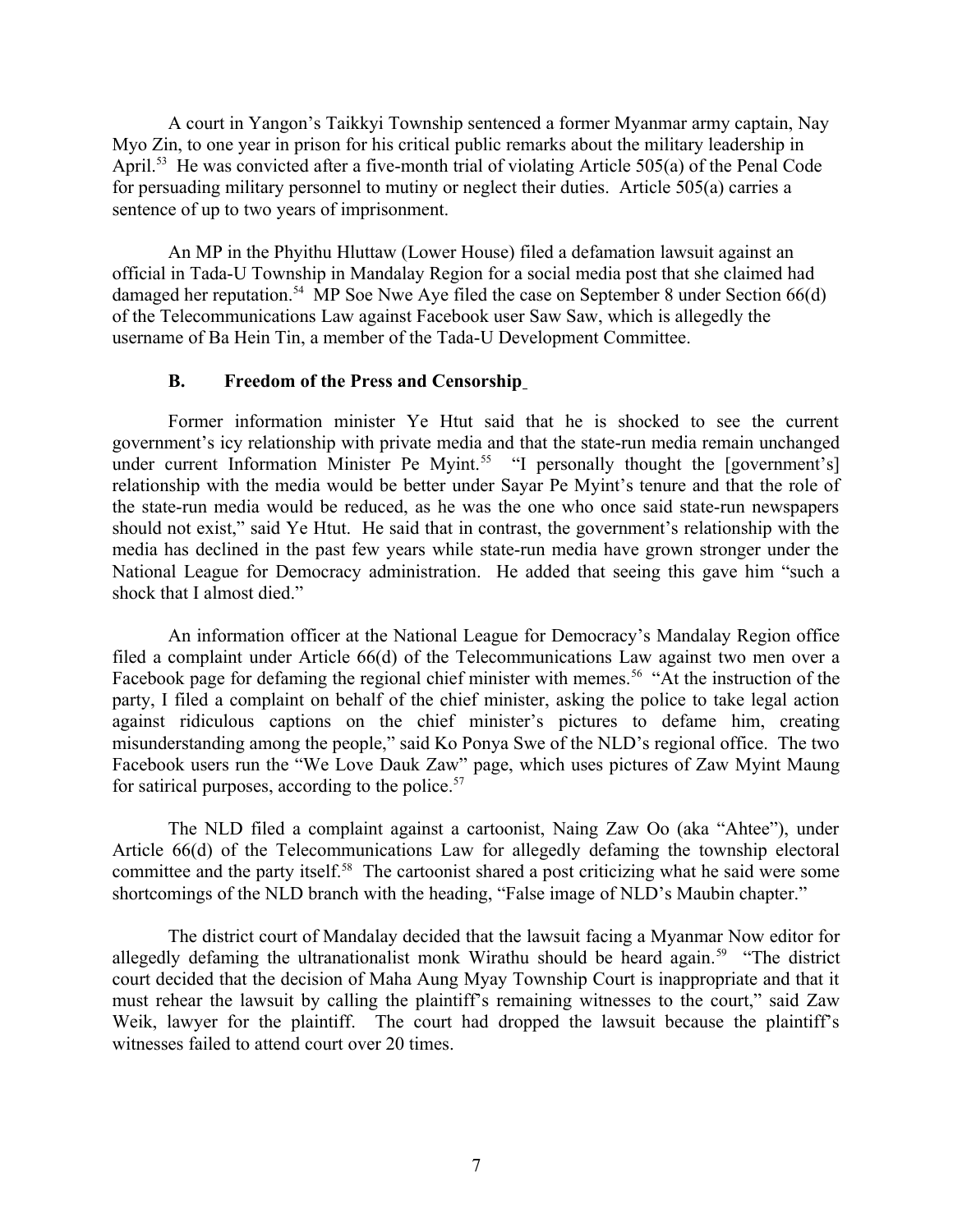#### **III. Economic Development**

#### <span id="page-7-1"></span><span id="page-7-0"></span>**A. Economic Development—Legal Framework, Foreign Investment**

According to Thant Sin Lwin, director of the Myanmar Investment Commission ("MIC"), Myanmar is likely to fall short of its foreign investment target in the 2018-19 fiscal year.<sup>60</sup> Myanmar has so far only received \$4.1 billion (6.29 trillion kyat) of inbound foreign investment in the current fiscal year, which ends on September 30. Some foreign investors have inquired about the potential to invest in the infrastructure, electricity and energy sectors, which require substantial investment. Discussions are ongoing but the potential investment in the next two weeks will likely not make up for the current deficit.

Myanmar and South Korea signed five memoranda of understanding ("MOUs") on financial, trade and investment cooperation as well as infrastructure projects at the Myanmar-Korea Business Forum on September 5.<sup>61</sup> Held in Myanmar's commercial capital, Yangon, the forum was attended by South Korean President Moon Jae-in on the second day of his three-day visit to Myanmar. Moon is promoting his "New Southern Policy" to deepen relations, including economic ties, with Southeast Asian nations. Following a meeting with the Myanmar State counselor, Moon pledged to accelerate Korea's economic presence and to cooperate on development in Myanmar.<sup>62</sup> According to the Ministry of Information, the Yangon regional government and KB Kookmin Bank—one of South Korea's four largest banks—signed an MOU on financial cooperation in the real estate sector. The Korean bank will provide the regional government with financial support to construct affordable housing, according to the agreement. The regional government signed another MOU with the Korean government-owned Korea Land and Housing Corporation to conduct a preliminary survey for the Dala New City Project, located in an undeveloped township in Yangon. Meanwhile, South Korea is also helping to build the Korea-Myanmar Friendship Bridge, which will link downtown Yangon to Dala Township on the opposite bank of the Yangon River. The Union of Myanmar Federation of Chambers of Commerce and Industry also inked MOUs with the Korea International Trade Association and Woori Financial Group, agreeing to cooperate on economic development, capacity building programs, trade promotion, exchange of economic information and arranging regular business meetups between the two countries. Additionally, SME-Development Bank signed an MOU with Industrial Bank of Korea to collaborate on capacity building and technical issues, and to share investment information between the two banks.

National League for Democracy lawmaker Yan Lin will submit to the Lower House of Myanmar's national legislature a proposal to amend the country's antinarcotics law to allow the legal cultivation of hemp, which is treated as marijuana under existing laws.<sup>63</sup> Officials of the Home Affairs Ministry, Union Attorney-General's Office, the parliamentary Agriculture and Farmers' Affairs and Public Affairs Management committees, and the Public Health Department met on August 29 to discuss the legal status of hemp cultivation in Myanmar. No objection was raised to hemp cultivation, but officials of the Home Affairs Ministry and the Union Attorney-General's Office suggested that research be conducted before legal cultivation of hemp is allowed.

Myanmar signed an agreement with Singapore to promote and protect investment between the two countries, paving the way to boost trade relations.<sup>64</sup> As of February, Singapore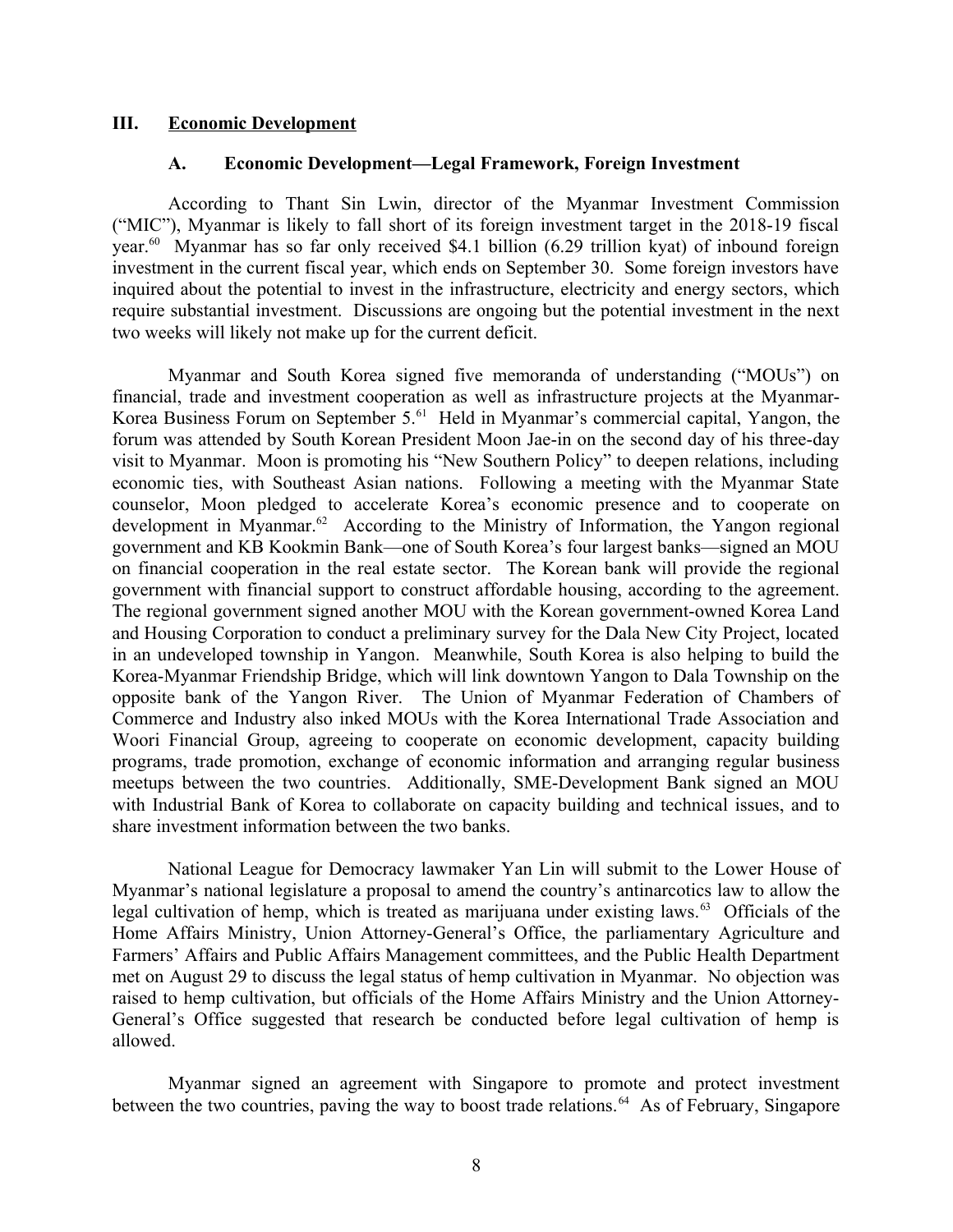is Myanmar's largest source of foreign investment. Singapore has invested more than \$22 billion (33.6 trillion kyat), nearly 30% of total foreign investment in Myanmar, according to August 2019 data from Myanmar's Directorate of Investment and Company Administration ("DICA"). The agreement was signed by Ministry of Investment and Foreign Economic Relations head Thaung Tun and Singapore's Minister for Trade and Industry Chan Chun Sing in Yangon at the 7th Joint Committee of Myanmar-Singapore Ministerial Meeting.

Amid the Myanmar government's efforts to reach the top 100 of the World Bank's easeof-doing-business index 2020, the World Bank listed the country among the top 20 mostimproved countries.<sup>65</sup> "Myanmar implemented five initiatives that enhanced its business environment," the World Bank said. The initiatives include launching an online company registration platform to cut the need for official meetings. It has also made property registration faster by streamlining deed registration and appraisal, according to the World Bank. However, Myanmar showed no improvement in its overall ranking in the World Bank's 2019 ease-ofdoing-business index, retaining the No. 171 spot it held last year and remaining the least favorable ASEAN member in which to conduct business.

## <span id="page-8-0"></span>**B. Economic Development—Infrastructure, Major Projects**

On September 9, Myanmar Investment Commission Director Thant Sin Lwin announced that the Korea-Myanmar joint industrial complex is scheduled to begin construction this year. The Korea-Myanmar Industrial Complex Development Co., a 40-40-20 joint venture between Myanmar's Ministry of Construction, the Korea Land and Housing Corporation and Global Sae-A Co Ltd, is the first of its kind in economic cooperation between the Korean and Myanmar governments. The project—which will be implemented in two phases, from 2019 to 2021 and from 2022 to 2024—will include garment, textile, construction, telecommunications and other manufacturing factories, and around 200 Korean companies are expected to invest.<sup>66</sup>

The widening of a road through ethnic Karen territory in southeast Myanmar has come under scrutiny for breach of the country's ceasefire agreement, contributing to renewed fighting and possibly implicating government institutions. There are also concerns surrounding the funding of the project and the delegation of the project's implementation to the military.<sup>67</sup>

In India, the integrated check-post at the Moreh (Manipur) border with Myanmar is ready for operations after five years, and the facility will be handed over to the Land Ports Authority of India in the next couple of weeks.<sup>68</sup>

It was announced on September 17 that Japan's Sumitomo Corporation will replace China's Sino Great Wall Co., which has gone bankrupt in the midst of the US-China trade wars, in the project to upgrade Yangon Central Railway Station. The development, announced in 2015, will be a mixed-development project with a central transport hub that integrates rail and mass transit, surrounded by housing and businesses on 25.7 hectares with a floor area of 1.09 million square meters. The Central Transport Development Consortium, which included Myanmar's Min Dharma Co., China's Sino Great Wall and Singapore-based property developer Oxley Holdings Limited, was selected as the preferred bidder for the project in 2018.<sup>69</sup>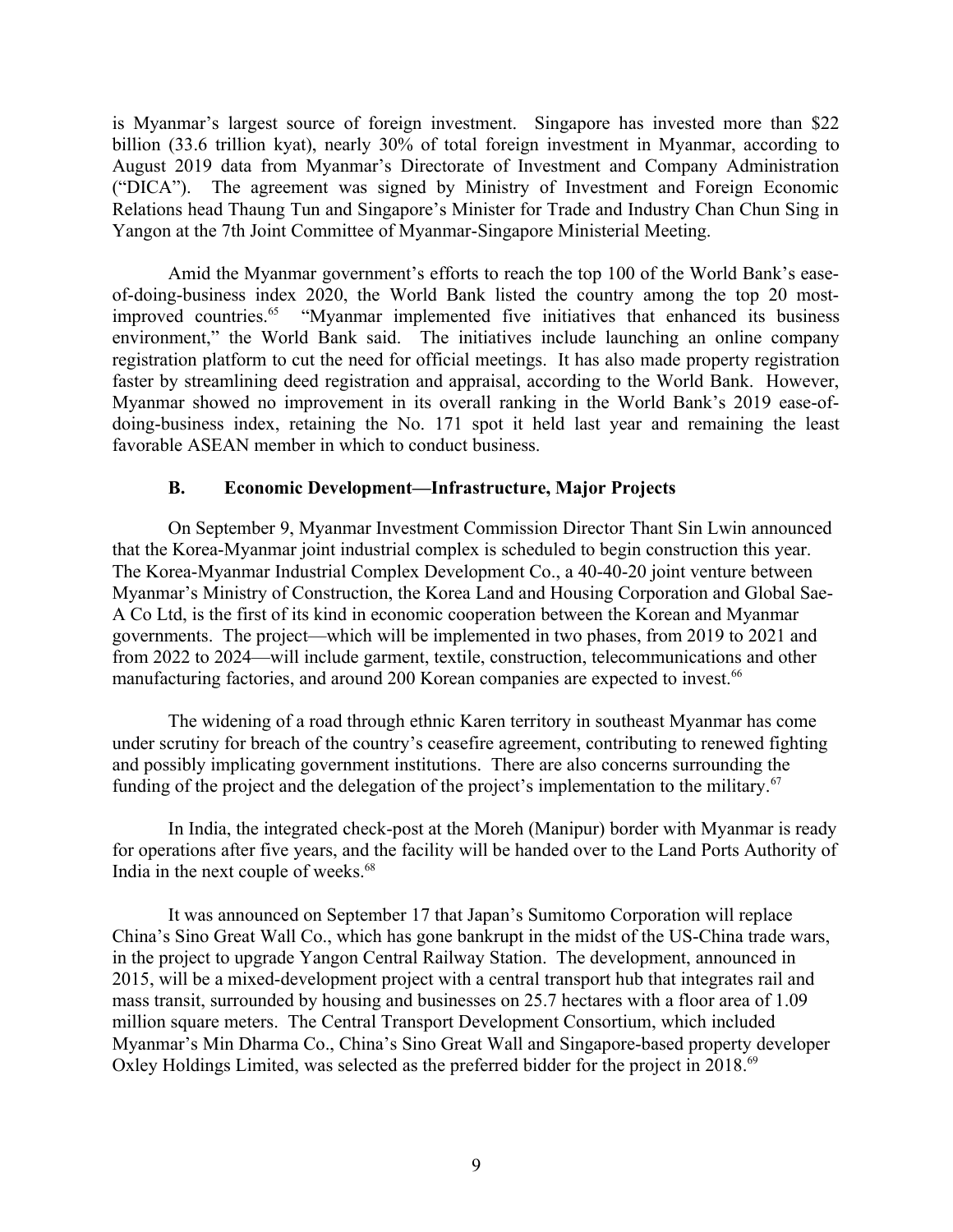The New Yangon City Project, an ambitious plan by the Yangon Chief Minister to transform the less-developed and low-lying western bank of the Yangon River across from the commercial capital into a "Smart City", has received criticism from industry experts and various government officials for the lack of details surrounding the funding and planning of the project. In particular, the targeted area is particularly prone to floods, and questions are being raised regarding consideration of prevention plans and related funding.<sup>70</sup>

China has launched a public-relations drive along the route of the proposed Chinese twin oil and natural gas pipeline project, which has been rife with controversy and opposition since 2013. The project consists of oil and natural gas pipelines running in parallel from the port of Kyaukphyu in Rakhine State on the Bay of Bengal through Magwe and Mandalay regions and northern Shan State before entering China, spanning 77 kilometers in Myanmar and designed to transport 22 million tons annually and carry 12 billion cubic meters of gas.<sup>71</sup>

Industry experts are concerned about the Ministry of Electricity and Energy's plan to produce electricity with gas and liquefied natural gas via a floating power plant to meet the rising demand in Yangon. The ministry invited international bids for this 1,040-megawatt project in June, stating that these are only emergency projects to meet electricity demand in the short-term. However, the project has been criticized for high costs, its feasibility and the corruption scandals surrounding the ministry. $72$ 

## <span id="page-9-2"></span>**C. Land Seizure**

In Magway Region, farmers protested "alleged failures by authorities in correctly offering compensation for land seized decades ago."<sup>73</sup> Approximately sixty farmers took part in the protests outside the Township Land Records Office.<sup>74</sup> The work on the related oilfields, which ultimately led to the protests, started in 1969.<sup>75</sup> Under a law enacted in 2012, the farmers were given the right to reclaim their confiscated land.<sup>76</sup> About 800 farmers were compensated pursuant to this law, but allegedly 100 rightful owners were not included on the list of farmers to be compensated.<sup>77</sup>

Police arrested 9 of 21 local farmers accused of trespassing in Kayah State.<sup>78</sup> As of the end of August 2019, the remaining 12 farmers "remain[ed] at large," although arrest warrants have been issued.<sup>79</sup> The farmers were accused of "destroying public property and trespassing" during earlier protests against alleged land confiscation.<sup>80</sup>

### **IV. Peace Talks and Ethnic Violence**

### <span id="page-9-1"></span><span id="page-9-0"></span>**A. Ethnic Violence**

By early September, more than 1,600 people remain displaced in northern Shan State following an upsurge in violence in August when three members of the Northern Alliance attacked strategic military sites in Mandalay Region and northern Shan State.<sup>81</sup> More than 1,500 of those displaced people are in Kutkai Township, where clashes have been fierce, including heavy artillery attacks, explosive devices and general banditry on the roads.<sup>82</sup>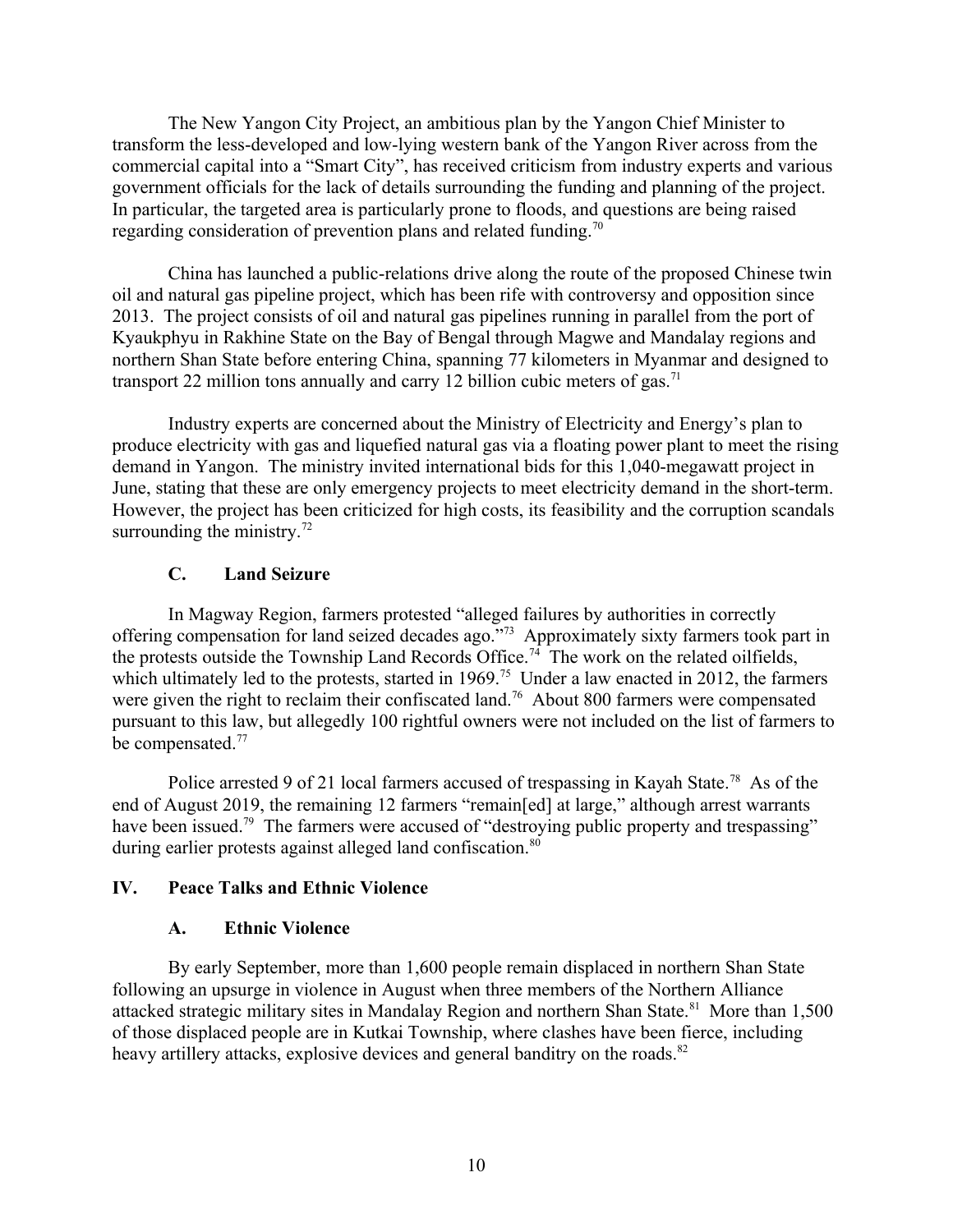The Tatmadaw sent a convoy of military vehicles into Kachin State capital Myitkyina on September 9 during a gathering of a group of Kachin activists.<sup>83</sup> The action was seen as a threat to the peace process by the activists.<sup>84</sup>

In early to mid-September, there was a decline in the number of battles between the Tatmadaw and the Brotherhood Alliance, though clashes were reported in Kyaukme and Namhsan townships in Shan State between the military and the Ta'ang National Liberation Army ("TNLA").<sup>85</sup> Another member of the alliance, the Arakan Army ("AA"), continues to clash with the military in townships across northern Rakhine State.<sup>86</sup> As battles between the military and ethnic armed organizations continue, several hundred youths in Kachin State staged a protest calling for an end to the many conflicts in the country.<sup>87</sup>

Clashes between the TNLA and the Restoration Council of Shan State/Shan State Army-South ("RCSS/SSA-S"), a Shan ethnic armed organization that has signed the Nationwide Ceasefire Agreement, were also reported in northern Shan State.<sup>88</sup>

### <span id="page-10-0"></span>**B. Peace Talks**

The government's National Reconciliation and Peace Centre ("NRPC") is planning to form a Peace Secretariat team to negotiate with both signatory and non-signatory ethnic armed organizations to the Nationwide Ceasefire Agreement.<sup>89</sup> Currently, the NRPC's Peace Commission leads all peace process negotiations. The proposed Peace Secretariat would be comprised of experts and civil servants.

The Karen National Union ("KNU") met with the NRPC in Yangon on September 7 to discuss the peace process.<sup>90</sup> The KNU had suspended its participation in the peace process last November due to its frustration over the slow pace of negotiations. As a result of the informal meeting, the KNU and the NRPC agreed to hold a formal meeting in the near future.<sup>91</sup>

The Northern Alliance and government peace negotiators were unable to reach an agreement to end the fighting in northern Shan State at last month's meeting in Keng Tung, according to a leader from the group of ethnic armed organizations.<sup>92</sup> Leaders of the four members, the Kachin Independence Army, the TNLA, AA and Myanmar National Democratic Alliance Army ("MNDAA"), met with officials from the National Reconciliation and Peace Centre ("NRPC") in Keng Tung, eastern Shan State, amid an escalation in the fighting in northern Shan State and Rakhine State.<sup>93</sup> "We asked them to halt their military offensives in ethnic areas including [those of the] Arakan, Ta'ang and Kokang. This is the first point. Secondly, we asked them to stop shelling civilian targets, and to stop murdering and torturing civilians. Thirdly, we asked them to start real peace talks," said Brigadier-General Tar Phone Kyaw of the TNLA. President's Office spokesman Zaw Htay said at a press conference after the meeting in Keng Tung that a deadly mortar attack that killed five civilians in their homes, including a toddler, in northern Shan State on the day of the peace talks was discussed at the meeting. Three other people were wounded in the attack in Kutkai Township.

In early September, three ethnic armed groups, the TNLA, AA and MNDAA, announced that they would cease offensive action in northern Shan State for one month to support peace building efforts in the country.<sup>94</sup> However, the armed groups, who refer to themselves as the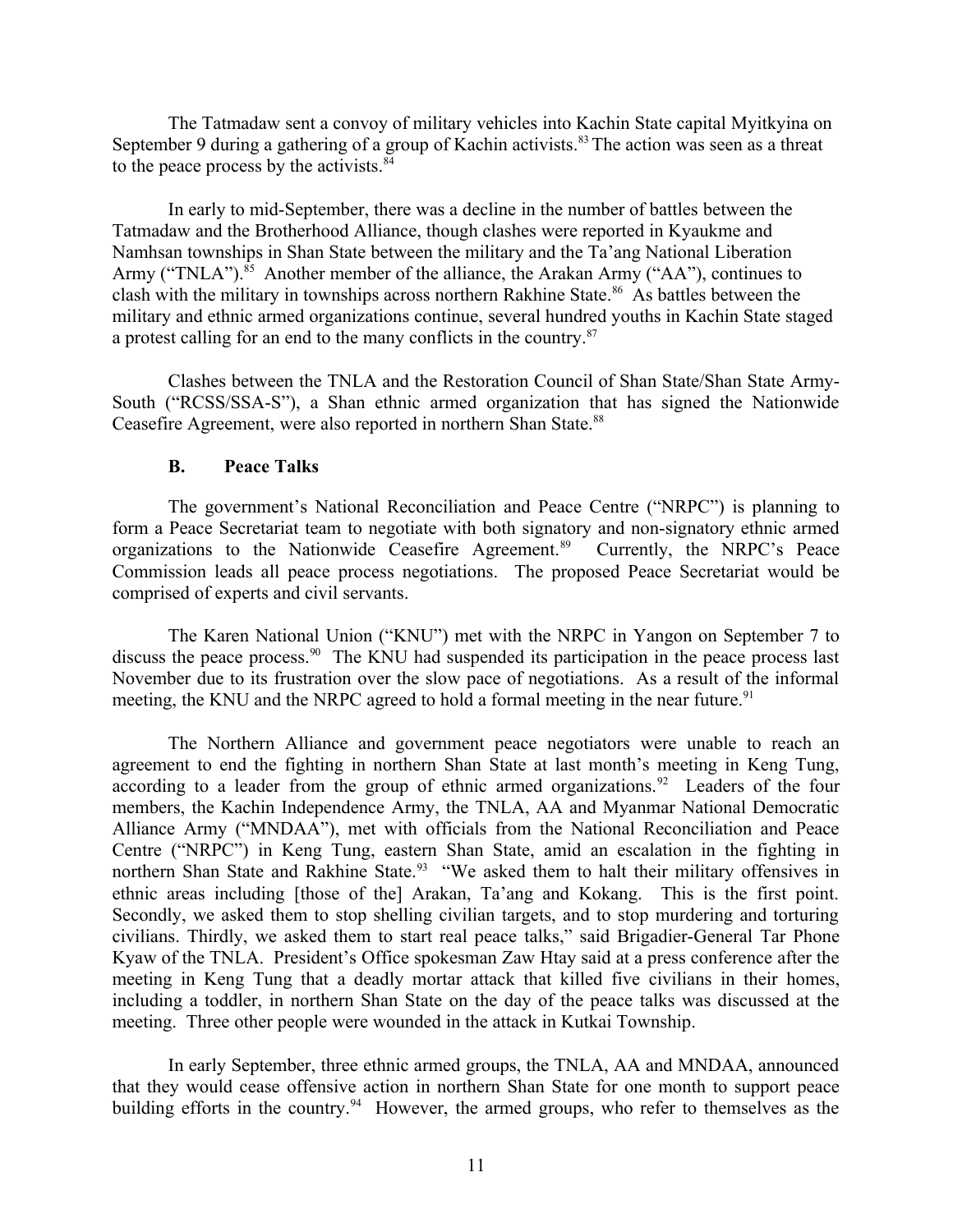Brotherhood Alliance, will continue defensive activities.<sup>95</sup> In a statement, the three groups said their decision is aimed to facilitate national reconciliation and the peace process and to completely resolve the country's long-running armed conflicts through political dialogue.<sup>96</sup>

On September 17, the Myanmar government and military officials from the NRPC and the Northern Alliance met in Kengtung, eastern Shan State to hold talks aimed at reaching bilateral ceasefire agreements.<sup>97</sup> The presence of the military officials raised hopes that the current military tensions in western and northeast Myanmar could be reduced.<sup>98</sup> The move also satisfies the ethnic armed groups' demand that someone with the authority to make decisions that could lead to a de-escalation of military tensions be present at the talks. The parties agreed in principle on seven points of a draft bilateral ceasefire.<sup>99</sup> The draft includes commitments to end the current fighting, plans for further bilateral ceasefire negotiations and pledges from all groups to cooperate on the rehabilitation and return of displaced people to their homes. Negotiators from both sides agreed to further talks to agree on reductions to troop deployments and codes of conduct to avoid further clashes. The negotiators also agreed that each group, including the Myanmar military, would stop their troops from engaging in further clashes in Rakhine and Shan States, in order to open communication and negotiation channels. The groups also committed to continue dialogue and to build trust by avoiding arrests and legal action related to the conflicts.

On September 20, the Brotherhood Alliance extended its unilateral ceasefire until the end of the year.<sup>100</sup> However, the three allied groups launched artillery attacks on a military headquarters in Rakhine State's Buthidaung Township within hours of declaring the unilateral ceasefire. The Tatmadaw condemned the attack and decided not to extend its own unilateral ceasefire in Kachin and Shan States, saying the Brotherhood Alliance do not seem to be interested in signing the Nationwide Ceasefire Agreement.<sup>101</sup>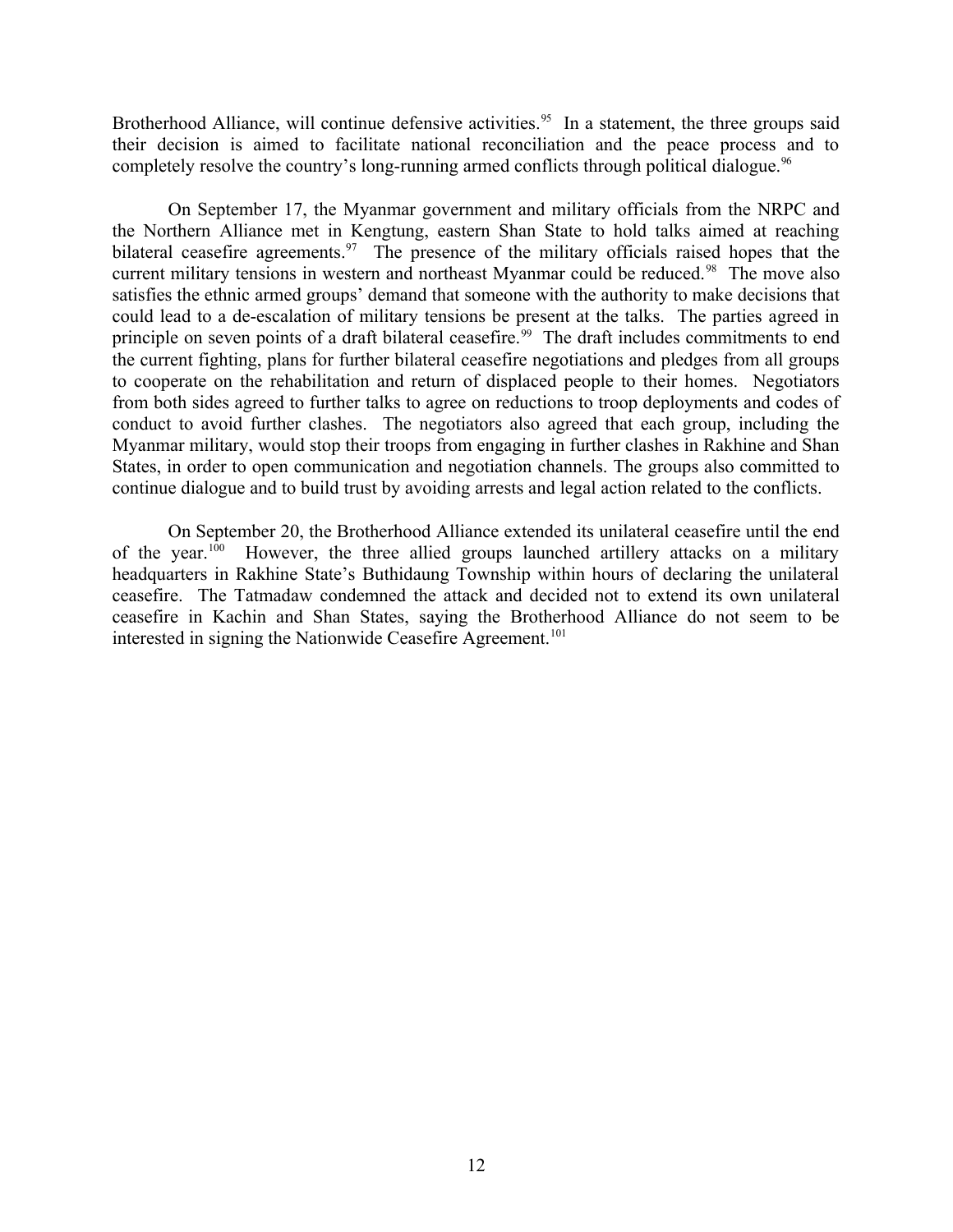<sup>1</sup> Frontier Myanmar, August 21: [https://frontiermyanmar.net/en/welcome-wears-thin-for-rohingya-refugees-in](https://frontiermyanmar.net/en/welcome-wears-thin-for-rohingya-refugees-in-bangladesh)[bangladesh.](https://frontiermyanmar.net/en/welcome-wears-thin-for-rohingya-refugees-in-bangladesh)

<sup>2</sup> Human Rights Watch, September 7, 2019: [https://www.hrw.org/news/2019/09/07/bangladesh-clampdown-rohingya](https://www.hrw.org/news/2019/09/07/bangladesh-clampdown-rohingya-refugees)[refugees.](https://www.hrw.org/news/2019/09/07/bangladesh-clampdown-rohingya-refugees)

3 *Id.*

4 *Id.* <sup>5</sup> Washington Post, September 11, 2019: [https://www.washingtonpost.com/world/asia\\_pacific/bangladesh-growing](https://www.washingtonpost.com/world/asia_pacific/bangladesh-growing-tired-of-hosting-rohingya-refugees-puts-new-squeeze-on-a-displaced-minority/2019/09/10/4488cfb4-cfd5-11e9-a620-0a91656d7db6_story.html)[tired-of-hosting-rohingya-refugees-puts-new-squeeze-on-a-displaced-minority/2019/09/10/4488cfb4-cfd5-11e9-a620-](https://www.washingtonpost.com/world/asia_pacific/bangladesh-growing-tired-of-hosting-rohingya-refugees-puts-new-squeeze-on-a-displaced-minority/2019/09/10/4488cfb4-cfd5-11e9-a620-0a91656d7db6_story.html) [0a91656d7db6\\_story.html](https://www.washingtonpost.com/world/asia_pacific/bangladesh-growing-tired-of-hosting-rohingya-refugees-puts-new-squeeze-on-a-displaced-minority/2019/09/10/4488cfb4-cfd5-11e9-a620-0a91656d7db6_story.html). <sup>6</sup> Human Rights Watch, September 7, 2019: [https://www.hrw.org/news/2019/09/07/bangladesh-clampdown-rohingya](https://www.hrw.org/news/2019/09/07/bangladesh-clampdown-rohingya-refugees)[refugees.](https://www.hrw.org/news/2019/09/07/bangladesh-clampdown-rohingya-refugees) 7 *Id.* 8 *Id.* 9 *Id.*  <sup>10</sup> *Id.* <sup>11</sup> Washington Post, September 27, 2019: [https://www.washingtonpost.com/world/asia\\_pacific/bangladeshi-leader-at](https://www.washingtonpost.com/world/asia_pacific/bangladeshi-leader-at-un-rohingya-refugee-crisis-worsening/2019/09/27/3cbf03d6-e18a-11e9-be7f-4cc85017c36f_story.html)un-rohingya-refugee-crisis-worsening/2019/09/27/3cbf03d6-e18a-11e9-be7f-4cc85017c36f story.html. <sup>12</sup> *Id.* <sup>13</sup> The Irrawaddy, September 6, 2019: [https://www.irrawaddy.com/news/burma/mandalay-university-rector-faces-probe-canteen](https://www.irrawaddy.com/news/burma/mandalay-university-rector-faces-probe-canteen-contract.html)[contract.html.](https://www.irrawaddy.com/news/burma/mandalay-university-rector-faces-probe-canteen-contract.html)  $\overline{14}$  *Id.* <sup>15</sup> The Irrawaddy, September 9, 2019: [https://www.irrawaddy.com/news/burma/myanmar-state-pharmaceutical-factory-official](https://www.irrawaddy.com/news/burma/myanmar-state-pharmaceutical-factory-official-arrested-on-corruption-charges.html)[arrested-on-corruption-charges.html](https://www.irrawaddy.com/news/burma/myanmar-state-pharmaceutical-factory-official-arrested-on-corruption-charges.html).  $\overline{16}$  *Id.* <sup>17</sup> The Irrawaddy, September 19, 2019: [https://www.irrawaddy.com/news/burma/myanmar-pharmaceutical-factory-general](https://www.irrawaddy.com/news/burma/myanmar-pharmaceutical-factory-general-managers-corruption-hearing-delayed.html)[managers-corruption-hearing-delayed.html](https://www.irrawaddy.com/news/burma/myanmar-pharmaceutical-factory-general-managers-corruption-hearing-delayed.html). <sup>18</sup> The Irrawaddy, September 23, 2019: [https://www.irrawaddy.com/news/burma/myanmar-corruption-busters-defend-poor-record](https://www.irrawaddy.com/news/burma/myanmar-corruption-busters-defend-poor-record-top-figures.html)[top-figures.html](https://www.irrawaddy.com/news/burma/myanmar-corruption-busters-defend-poor-record-top-figures.html).  $^{19}$  *Id.* <sup>20</sup> *Id.* <sup>21</sup> The Irrawaddy, September 24, 2019: [https://www.irrawaddy.com/news/burma/myanmar-energy-analysts-alarmed-floating-power](https://www.irrawaddy.com/news/burma/myanmar-energy-analysts-alarmed-floating-power-plant-plans-yangon.html)[plant-plans-yangon.html](https://www.irrawaddy.com/news/burma/myanmar-energy-analysts-alarmed-floating-power-plant-plans-yangon.html). <sup>22</sup> *Id.* <sup>23</sup> The Irrawaddy, September 26, 2019: [https://www.irrawaddy.com/news/burma/two-myanmar-electricity-ministry-officials-arrested](https://www.irrawaddy.com/news/burma/two-myanmar-electricity-ministry-officials-arrested-corruption.html)[corruption.html](https://www.irrawaddy.com/news/burma/two-myanmar-electricity-ministry-officials-arrested-corruption.html).  $\frac{24}{24}$  *Id.* <sup>25</sup> *Id.* <sup>26</sup> *Id.* <sup>27</sup> *Id.* <sup>28</sup> Frontier Myanmar, September 17, 2019: [https://frontiermyanmar.net/en/as-fishing-ban-ends-authorities-urged-to-tackle-illegal](https://frontiermyanmar.net/en/as-fishing-ban-ends-authorities-urged-to-tackle-illegal-boats)[boats.](https://frontiermyanmar.net/en/as-fishing-ban-ends-authorities-urged-to-tackle-illegal-boats) <sup>29</sup> *Id.* <sup>30</sup> Frontier Myanmar, September 6, 2019: [https://frontiermyanmar.net/en/unhappily-ever-after-myanmars-power-meter-racket.](https://frontiermyanmar.net/en/unhappily-ever-after-myanmars-power-meter-racket) <sup>31</sup> *Id.* <sup>32</sup> *Id.* <sup>33</sup> *Id.* <sup>34</sup> *Id.* <sup>35</sup> The Irrawaddy, September 6, 2019: [https://www.irrawaddy.com/news/burma/us-voices-concern-myanmar-armys-lawsuit-religious](https://www.irrawaddy.com/news/burma/us-voices-concern-myanmar-armys-lawsuit-religious-leader.html)[leader.html.](https://www.irrawaddy.com/news/burma/us-voices-concern-myanmar-armys-lawsuit-religious-leader.html) 36 The Irrawaddy, September 11, 2019: [https://www.irrawaddy.com/news/burma/usdp-military-lawmakers-slam-nld-call-myanmar](https://www.irrawaddy.com/news/burma/usdp-military-lawmakers-slam-nld-call-myanmar-join-intl-rights-pact.html)[join-intl-rights-pact.html](https://www.irrawaddy.com/news/burma/usdp-military-lawmakers-slam-nld-call-myanmar-join-intl-rights-pact.html). 37 Myanmar Times, September 12, 2019: [https://www.mmtimes.com/news/parliament-rejects-motion-join-international-civil-rights](https://www.mmtimes.com/news/parliament-rejects-motion-join-international-civil-rights-treaty.html)[treaty.html](https://www.mmtimes.com/news/parliament-rejects-motion-join-international-civil-rights-treaty.html). <sup>38</sup> The Irrawaddy, September 13, 2019: [https://www.irrawaddy.com/news/burma/myanmars-nld-brushes-off-removal-suu-kyis](https://www.irrawaddy.com/news/burma/myanmars-nld-brushes-off-removal-suu-kyis-london-honor.html)[london-honor.html.](https://www.irrawaddy.com/news/burma/myanmars-nld-brushes-off-removal-suu-kyis-london-honor.html) <sup>39</sup> Mizzima, September 15, 2019: <http://www.mizzima.com/article/aung-san-suu-kyi-loses-london-honorary-freedom-award>. <sup>40</sup> The Irrawaddy, September 17, 2019: [https://www.irrawaddy.com/news/burma/un-says-rohingya-still-myanmar-face-threat](https://www.irrawaddy.com/news/burma/un-says-rohingya-still-myanmar-face-threat-genocide.html)[genocide.html](https://www.irrawaddy.com/news/burma/un-says-rohingya-still-myanmar-face-threat-genocide.html). 41 The Irrawaddy, September 20, 2019: [https://www.irrawaddy.com/news/burma/armed-groups-must-ask-contacting-intl-community](https://www.irrawaddy.com/news/burma/armed-groups-must-ask-contacting-intl-community-peace-commission.html)[peace-commission.html](https://www.irrawaddy.com/news/burma/armed-groups-must-ask-contacting-intl-community-peace-commission.html).  $^{42}$  Mizzima, September 8, 2019:<http://www.mizzima.com/article/ngo-coalition-calls-un-act-prevent-future-atrocities>. <sup>43</sup> Myanmar Times, September 4, 2019: <https://www.mmtimes.com/news/athan-250-people-face-charges-social-media-posts.html>.

<sup>44</sup> The Irrawaddy, September 2, 2019: [https://www.irrawaddy.com/news/burma/two-myanmar-nationalists-jailed-shutting-muslim](https://www.irrawaddy.com/news/burma/two-myanmar-nationalists-jailed-shutting-muslim-prayer-sites.html)[prayer-sites.html.](https://www.irrawaddy.com/news/burma/two-myanmar-nationalists-jailed-shutting-muslim-prayer-sites.html)

<sup>45</sup> The Irrawaddy, September 6, 2019: [https://www.irrawaddy.com/news/burma/rights-activist-myanmar-sentenced-giving-judge](https://www.irrawaddy.com/news/burma/rights-activist-myanmar-sentenced-giving-judge-broken-scales-justice.html)[broken-scales-justice.html](https://www.irrawaddy.com/news/burma/rights-activist-myanmar-sentenced-giving-judge-broken-scales-justice.html).

<sup>46</sup> The Irrawaddy, September 9, 2019: [https://www.irrawaddy.com/news/burma/myanmar-military-drops-case-kachin-leader](https://www.irrawaddy.com/news/burma/myanmar-military-drops-case-kachin-leader-conversation-trump.html)[conversation-trump.html](https://www.irrawaddy.com/news/burma/myanmar-military-drops-case-kachin-leader-conversation-trump.html); Mizzima, September 10, 2019: <http://www.mizzima.com/article/lawsuit-dropped-against-kbc-chairman>.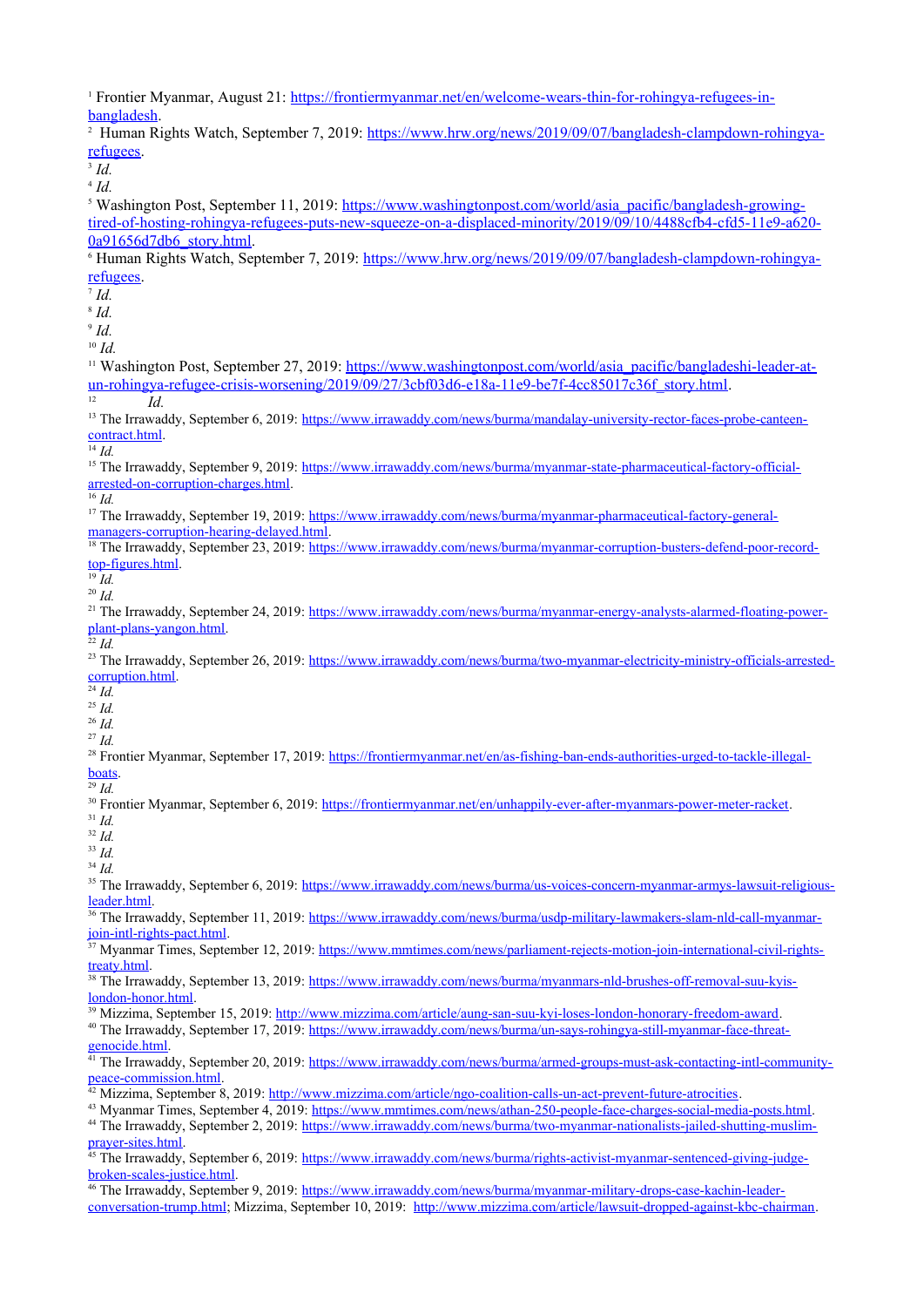<sup>47</sup> Myanmar Times, September 10, 2019: [https://www.mmtimes.com/news/tatmadaw-drops-case-against-preacher.html.](https://www.mmtimes.com/news/tatmadaw-drops-case-against-preacher.html)

<sup>48</sup> Mizzima, September 6, 2019:<http://www.mizzima.com/article/us-deeply-concerned-over-lawsuit-against-christian-leader>.

<sup>49</sup> The Irrawaddy, September 9, 2019: [https://www.irrawaddy.com/news/burma/buddhist-monk-faces-colonels-lawsuit-criticizing](https://www.irrawaddy.com/news/burma/buddhist-monk-faces-colonels-lawsuit-criticizing-myanmar-army.html)[myanmar-army.html](https://www.irrawaddy.com/news/burma/buddhist-monk-faces-colonels-lawsuit-criticizing-myanmar-army.html).

<sup>50</sup> The Irrawaddy, September 10, 2019: [https://www.irrawaddy.com/news/burma/activist-detained-karen-martyrs-day](https://www.irrawaddy.com/news/burma/activist-detained-karen-martyrs-day-commemoration.html)[commemoration.html.](https://www.irrawaddy.com/news/burma/activist-detained-karen-martyrs-day-commemoration.html)

51 The Irrawaddy, September 17, 2019: [https://www.irrawaddy.com/news/burma/myanmars-karen-activists-challenge-martyr-protest](https://www.irrawaddy.com/news/burma/myanmars-karen-activists-challenge-martyr-protest-charges.html)[charges.html](https://www.irrawaddy.com/news/burma/myanmars-karen-activists-challenge-martyr-protest-charges.html).

 $52$  The Irrawaddy, September 12, 2019: <https://www.irrawaddy.com/news/burma/mandalay-colonel-sue-monk-defaming-army.html>.

<sup>53</sup> The Irrawaddy, September 20, 2019: [https://www.irrawaddy.com/news/burma/yangon-court-jails-former-myanmar-army-officer](https://www.irrawaddy.com/news/burma/yangon-court-jails-former-myanmar-army-officer-criticizing-commanders.html)[criticizing-commanders.html](https://www.irrawaddy.com/news/burma/yangon-court-jails-former-myanmar-army-officer-criticizing-commanders.html).

<sup>54</sup> Myanmar Times, September 10, 2019: [https://www.mmtimes.com/news/legislator-sues-local-official-mandalay-criticism-fb](https://www.mmtimes.com/news/legislator-sues-local-official-mandalay-criticism-fb-post.html)[post.html.](https://www.mmtimes.com/news/legislator-sues-local-official-mandalay-criticism-fb-post.html)

<sup>55</sup> The Irrawaddy, September 16, 2019: [https://www.irrawaddy.com/news/burma/myanmar-ex-information-minister-criticizes](https://www.irrawaddy.com/news/burma/myanmar-ex-information-minister-criticizes-successors-failure-reform.html)[successors-failure-reform.html](https://www.irrawaddy.com/news/burma/myanmar-ex-information-minister-criticizes-successors-failure-reform.html).

<sup>56</sup> The Irrawaddy, September 18, 2019: [https://www.irrawaddy.com/news/burma/myanmars-ruling-party-sues-facebook-users-chief](https://www.irrawaddy.com/news/burma/myanmars-ruling-party-sues-facebook-users-chief-minister-memes.html)[minister-memes.html.](https://www.irrawaddy.com/news/burma/myanmars-ruling-party-sues-facebook-users-chief-minister-memes.html)

57 Myanmar Times, September 19, 2019: [https://www.mmtimes.com/news/nld-sues-facebook-users-making-fun-mandalay](https://www.mmtimes.com/news/nld-sues-facebook-users-making-fun-mandalay-minister.html)[minister.html](https://www.mmtimes.com/news/nld-sues-facebook-users-making-fun-mandalay-minister.html).

<sup>58</sup> The Irrawaddy, September 20, 2019: [https://www.irrawaddy.com/news/burma/nld-sues-myanmar-cartoonist-facebook-post](https://www.irrawaddy.com/news/burma/nld-sues-myanmar-cartoonist-facebook-post-criticizing-party.html)[criticizing-party.html](https://www.irrawaddy.com/news/burma/nld-sues-myanmar-cartoonist-facebook-post-criticizing-party.html).

<sup>59</sup> The Irrawaddy, September 30, 2019: [https://www.irrawaddy.com/news/burma/myanmar-now-editors-defamation-case-sent-back](https://www.irrawaddy.com/news/burma/myanmar-now-editors-defamation-case-sent-back-court.html)[court.html](https://www.irrawaddy.com/news/burma/myanmar-now-editors-defamation-case-sent-back-court.html).

<sup>60</sup> The Irrawaddy, September 9, 2019: [https://www.irrawaddy.com/business/foreign-investment-in-myanmar-set-to-miss-target](https://www.irrawaddy.com/business/foreign-investment-in-myanmar-set-to-miss-target-mic.html)[mic.html](https://www.irrawaddy.com/business/foreign-investment-in-myanmar-set-to-miss-target-mic.html).

<sup>61</sup> The Irrawaddy, September 5, 2019: [https://www.irrawaddy.com/news/burma/myanmar-south-korea-sign-major-agreements-trade](https://www.irrawaddy.com/news/burma/myanmar-south-korea-sign-major-agreements-trade-investment-finance.html)[investment-finance.html](https://www.irrawaddy.com/news/burma/myanmar-south-korea-sign-major-agreements-trade-investment-finance.html).

<sup>62</sup> The Irrawaddy, September 3, 2019: [https://www.irrawaddy.com/news/burma/south-korean-president-enhances-bilateral-economic](https://www.irrawaddy.com/news/burma/south-korean-president-enhances-bilateral-economic-ties-myanmar.html)[ties-myanmar.html](https://www.irrawaddy.com/news/burma/south-korean-president-enhances-bilateral-economic-ties-myanmar.html).

<sup>63</sup> The Irrawaddy, September 3, 2019: [https://www.irrawaddy.com/news/burma/lawmaker-propose-bill-legalizing-hemp-cultivation](https://www.irrawaddy.com/news/burma/lawmaker-propose-bill-legalizing-hemp-cultivation-myanmar.html)[myanmar.html.](https://www.irrawaddy.com/news/burma/lawmaker-propose-bill-legalizing-hemp-cultivation-myanmar.html)

<sup>64</sup> The Irrawaddy, September 25, 2019: [https://www.irrawaddy.com/business/myanmar-spore-ink-investment-promotion-protection](https://www.irrawaddy.com/business/myanmar-spore-ink-investment-promotion-protection-deal.html)[deal.html.](https://www.irrawaddy.com/business/myanmar-spore-ink-investment-promotion-protection-deal.html)

<sup>65</sup> The Irrawaddy, September 30, 2019: [https://www.irrawaddy.com/news/burma/myanmar-among-world-banks-top-20-business](https://www.irrawaddy.com/news/burma/myanmar-among-world-banks-top-20-business-ease-improvements.html)[ease-improvements.html](https://www.irrawaddy.com/news/burma/myanmar-among-world-banks-top-20-business-ease-improvements.html).

66 The Irrawaddy, September 9, 2019: [https://www.irrawaddy.com/business/korea-myanmar-industrial-complex-to-begin](https://www.irrawaddy.com/business/korea-myanmar-industrial-complex-to-begin-construction-this-year.html)[construction-this-year.html](https://www.irrawaddy.com/business/korea-myanmar-industrial-complex-to-begin-construction-this-year.html).

67 Aljazeera, September 11, 2019: [https://www.mmtimes.com/news/govt-focus-supporting-growth-digital-economy-telecoms](https://www.mmtimes.com/news/govt-focus-supporting-growth-digital-economy-telecoms-infrastructure.html)[infrastructure.html](https://www.mmtimes.com/news/govt-focus-supporting-growth-digital-economy-telecoms-infrastructure.html).

<sup>68</sup> The Hindu Business Line, September 12, 2019: [https://www.thehindubusinessline.com/news/national/will-checkpost-at-india](https://www.thehindubusinessline.com/news/national/will-checkpost-at-india-myanmar-border-boost-organised-trade/article29397430.ece)[myanmar-border-boost-organised-trade/article29397430.ece](https://www.thehindubusinessline.com/news/national/will-checkpost-at-india-myanmar-border-boost-organised-trade/article29397430.ece).

<sup>69</sup> The Irrawaddy, September 17, 2019: [https://www.irrawaddy.com/news/burma/japanese-firm-joins-consortium-yangon-station](https://www.irrawaddy.com/news/burma/japanese-firm-joins-consortium-yangon-station-redevelopment.html)[redevelopment.html](https://www.irrawaddy.com/news/burma/japanese-firm-joins-consortium-yangon-station-redevelopment.html).

<sup>70</sup> The Irrawaddy, September 18, 2019: [https://www.irrawaddy.com/opinion/analysis/details-scarce-funding-planning-flood](https://www.irrawaddy.com/opinion/analysis/details-scarce-funding-planning-flood-prevention-new-yangon-city-project.html)[prevention-new-yangon-city-project.html](https://www.irrawaddy.com/opinion/analysis/details-scarce-funding-planning-flood-prevention-new-yangon-city-project.html).

<sup>71</sup> The Irrawaddy, September 19, 2019: [https://www.irrawaddy.com/news/burma/chinese-charm-offensive-aims-to-win-support-for](https://www.irrawaddy.com/news/burma/chinese-charm-offensive-aims-to-win-support-for-giant-pipelines-in-myanmar.html)[giant-pipelines-in-myanmar.html](https://www.irrawaddy.com/news/burma/chinese-charm-offensive-aims-to-win-support-for-giant-pipelines-in-myanmar.html).

<sup>72</sup> The Irrawaddy, September 24, 2019: [https://www.irrawaddy.com/news/burma/myanmar-energy-analysts-alarmed-floating-power](https://www.irrawaddy.com/news/burma/myanmar-energy-analysts-alarmed-floating-power-plant-plans-yangon.html)[plant-plans-yangon.html](https://www.irrawaddy.com/news/burma/myanmar-energy-analysts-alarmed-floating-power-plant-plans-yangon.html).

<sup>73</sup> Mizzima, September 7, 2019: <u>http://mizzima.com/article/farmers-protest-over-farmland-compensation-oil-exploration</u>.

<sup>74</sup> *Id.*

<sup>75</sup> *Id.* <sup>76</sup> *Id.*

<sup>77</sup> *Id.*

<sup>78</sup> The Irrawaddy, August 29, 2019: [https://www.irrawaddy.com/news/burma/police-arrest-9-21-kayah-farmers-accused-trespassing](https://www.irrawaddy.com/news/burma/police-arrest-9-21-kayah-farmers-accused-trespassing-myanmar-military.html)[myanmar-military.html](https://www.irrawaddy.com/news/burma/police-arrest-9-21-kayah-farmers-accused-trespassing-myanmar-military.html).

<sup>79</sup> *Id.*

<sup>80</sup> *Id.*

<sup>81</sup> UN Office for the Coordination of Humanitarian Affairs Asia and the Pacific: Weekly Regional Humanitarian Snapshot, September 9, 2019, [https://reliefweb.int/report/afghanistan/asia-and-pacific-weekly-regional-humanitarian-snapshot-3-9-september-](https://reliefweb.int/report/afghanistan/asia-and-pacific-weekly-regional-humanitarian-snapshot-3-9-september-2019)[2019.](https://reliefweb.int/report/afghanistan/asia-and-pacific-weekly-regional-humanitarian-snapshot-3-9-september-2019)

 $rac{1}{82}$  Id.

83 BNI Online, September 12, 2019, [https://www.bnionline.net/en/news/myanmar-army-tanks-roll-myitkyina-kachin-activists-gather.](https://www.bnionline.net/en/news/myanmar-army-tanks-roll-myitkyina-kachin-activists-gather) <sup>84</sup> Id.

<sup>85</sup> ACLED Regional Overview, September 17, 2019, [https://reliefweb.int/report/afghanistan/acled-regional-overview-asia-17](https://reliefweb.int/report/afghanistan/acled-regional-overview-asia-17-september-2019) [september-2019.](https://reliefweb.int/report/afghanistan/acled-regional-overview-asia-17-september-2019)

 $86 \overline{Id}$ .

<sup>87</sup> Id.

88 ACLED Regional Overview, September 24, 2019, [https://reliefweb.int/report/afghanistan/acled-regional-overview-asia-24](https://reliefweb.int/report/afghanistan/acled-regional-overview-asia-24-september-2019) [september-2019](https://reliefweb.int/report/afghanistan/acled-regional-overview-asia-24-september-2019)